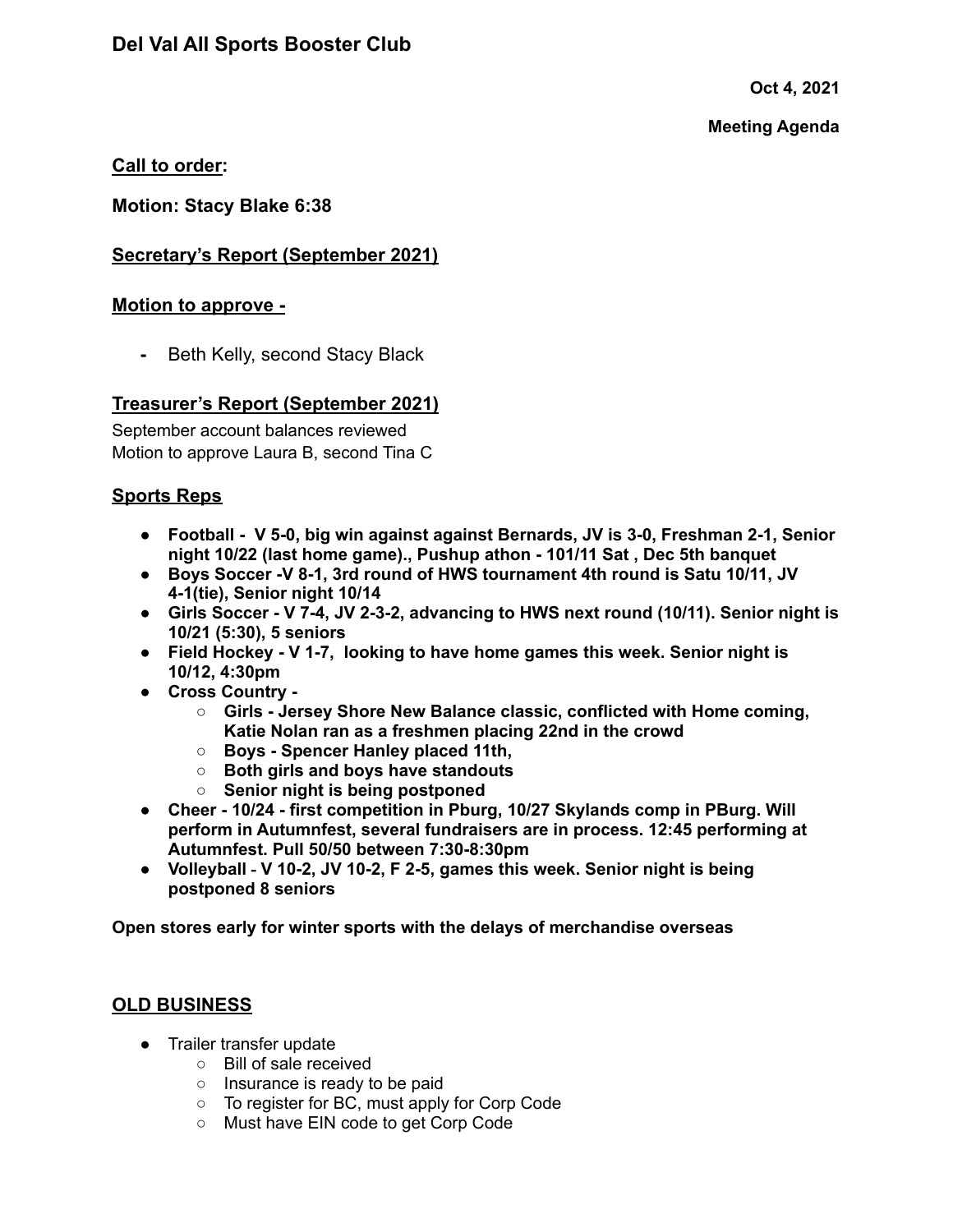- Kristin to review her files to see if she has the Fed ID version and share with Melissa/current board
- Autumnfest
	- Very short on support personnel
	- May look to shorten the hours for the sales (ie: 12-5)
	- Will push sign up to members via email and social media
- Membership drive
	- Existing members drive for the next month
	- Sponsor new members, entered for a \$100 gift card to local restaurant
	- Referred person should mention their contact on the membership form
- Senior Nights
	- Reviewed above with team parents

## **Del Val Spirit Wear**

### *Review Sales Report:*

### *Orders delivered:*

## *Orders in production:*

- Football
	- Nike store has shipped
	- Outstanding backorders may be closed and refunded soon
- Volleyball

## *Working on*:

## *Varsity Jackets* –

- Look to minimize the number of vendors, having 2 vendors may not be financially responsible as it relates to production and upfront costs
- Reviewed the costs, base price vs add on items the cost per vendor difference is minimal

# **NEW BUSINESS**

- Payment request form (personal reimbursement or payment request) google doc going forward
	- Must complete and submit with as much detail as possible
	- Ability to upload any and all receipts associated
	- Check pickup to be arranged with Michele
		- Check cut standard will be twice a week
		- Ability to submit an emergency request as needed
	- Links will be added to DVASBC website page
	- $\circ$  Checks will be mailed directly to vendors (unless a unique situation occurs and is reviewed by the Board
	- All payables over \$2500 will now receive 2 signatures
- Raffle request form will be added as well
- Membership form is now electronic as well and will be posted
- Next steps will be to identify vendor list of direct bill vendors for DVASBC
	- Ie: Minute Man
- BOE meeting (9/28/21)- School accepted 232K for fields towards fields. 457K has been set aside for the turf project
	- Turf is out to bid
	- Oct BOE meeting should have next steps to schedule